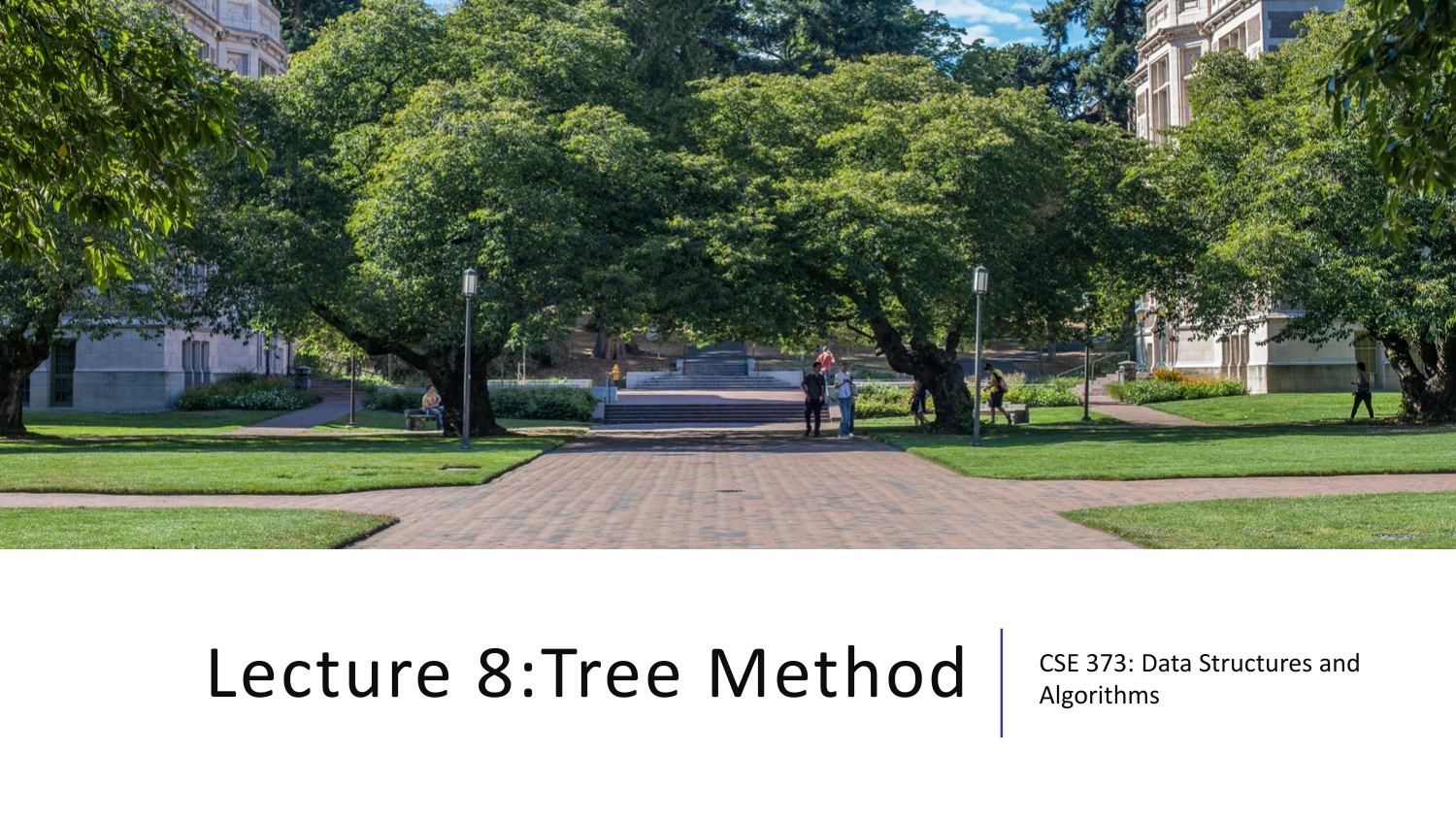# Administrivia

#### Project 1 Part 1 due tonight

- Fill out the late day form on the project page if you need to use late days.

#### Project 1 Part 2 out tonight

- Fix bugs from part 1 to get half of your missed points back.
- Run experiments on your code (connect the programming project to things learned in lecture).

Exercise 1 due Friday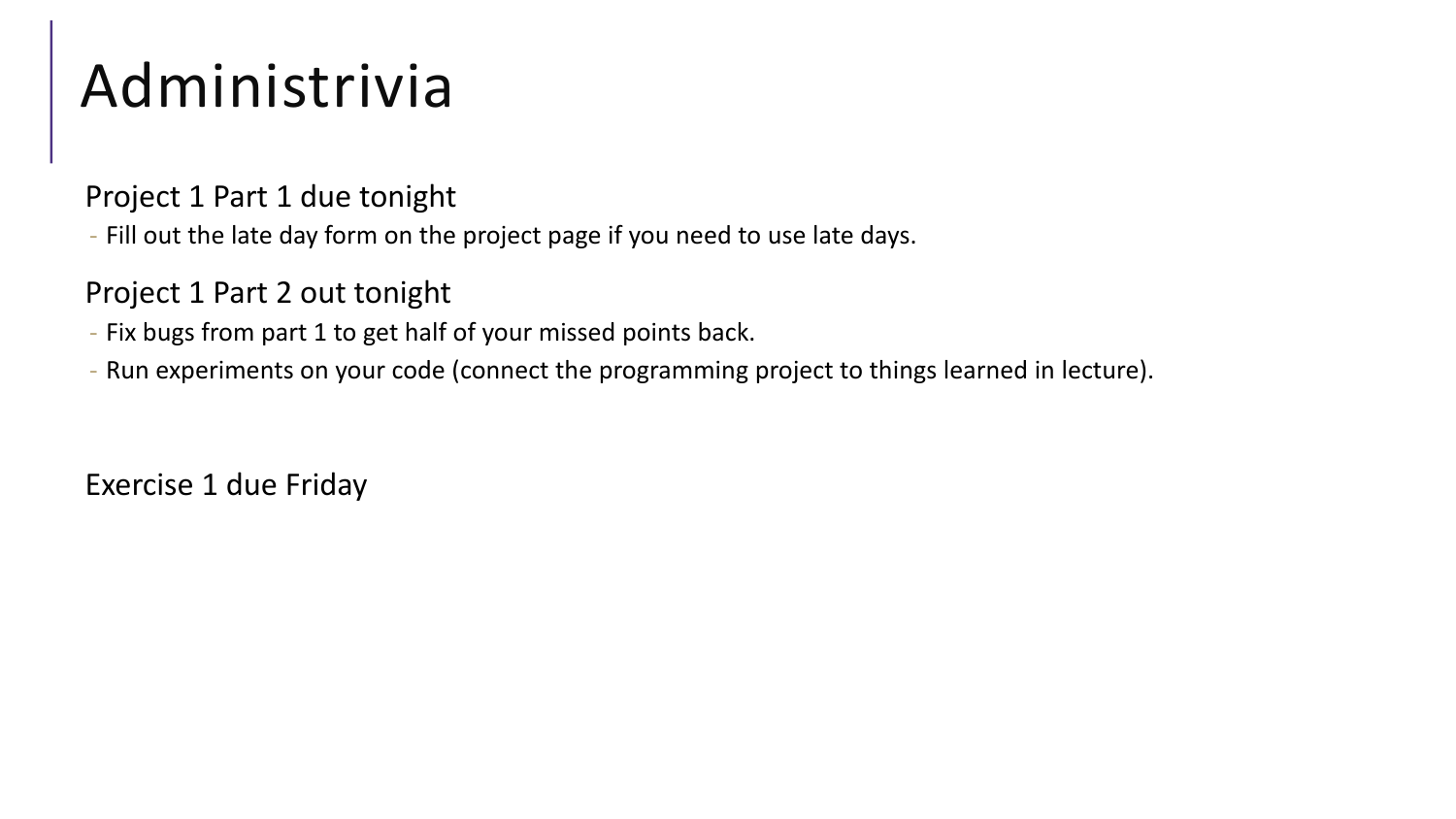# Don't Panic

We couldn't apply Master Theorem to this recurrence:

$$
T(n) = \begin{cases} T(n-1) + 1 \text{ if } n > 1\\ 3 \text{ otherwise} \end{cases}
$$

The books don't have a nice theorem;

They do have methods for figuring out the big-O.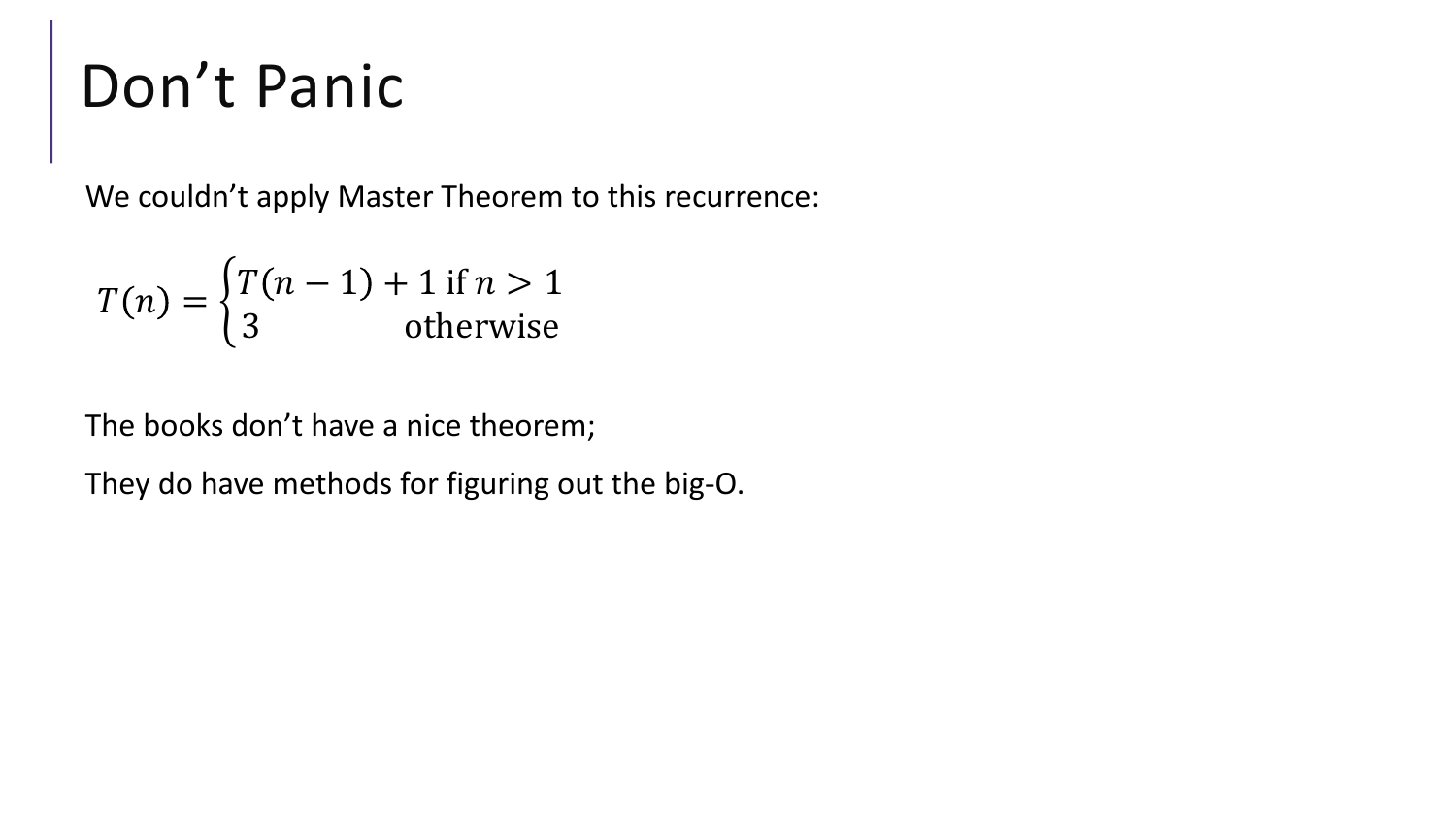# Unrolling

$$
T(n) = \begin{cases} T(n-1) + 1 \text{ if } n > 1\\ 3 \text{ otherwise} \end{cases}
$$

Idea: keep plugging the definition of  $T()$  into itself. Until you find the pattern and can hit the base case.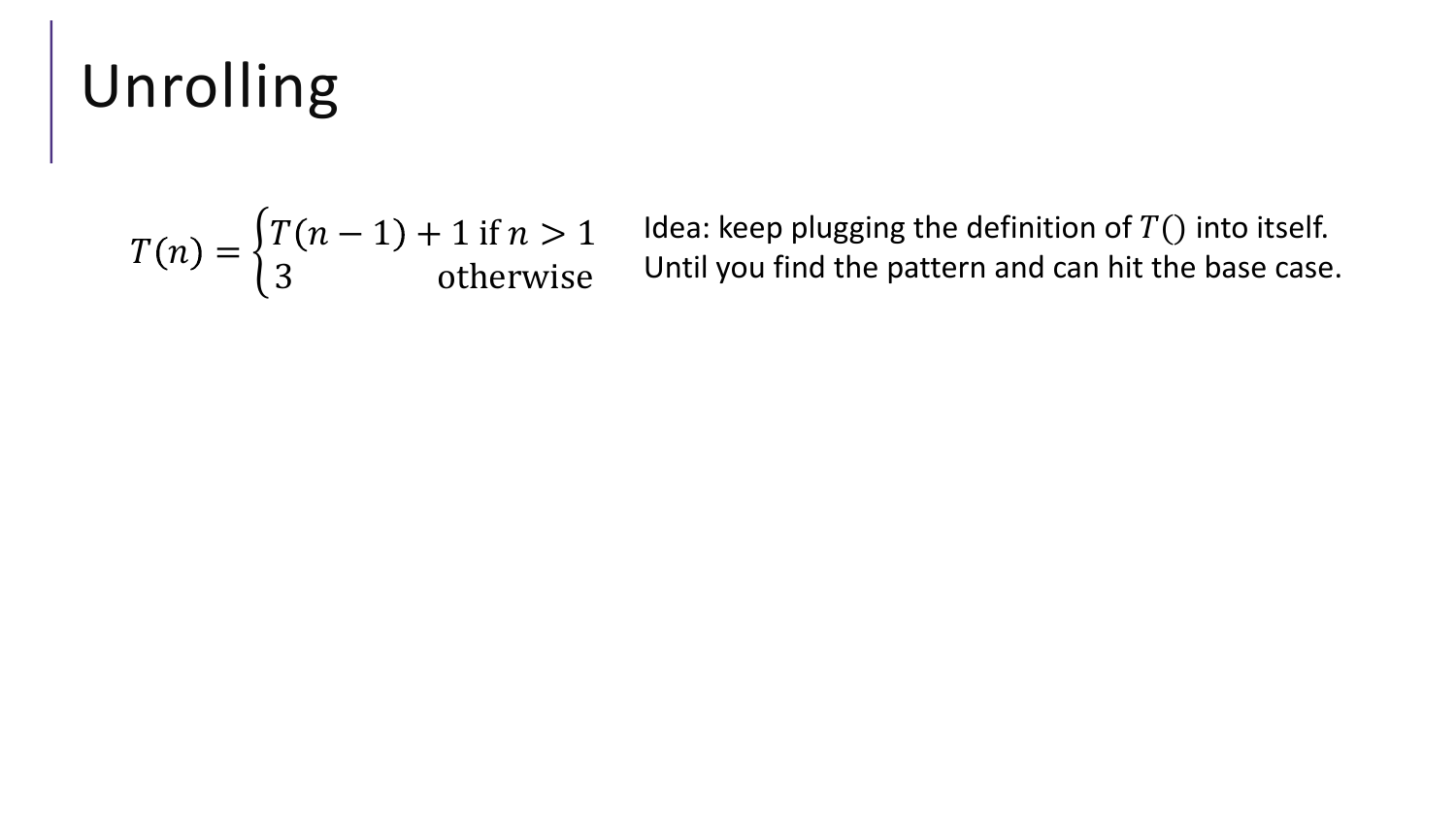# Unrolling

$$
T(n) = \begin{cases} T(n-1) + 1 & \text{if } n > 1 \\ 3 & \text{otherwise} \end{cases}
$$

$$
T(n) = T(n-1) + 1
$$
  
\n
$$
[T(n-1-1) + 1] + 1 = T(n-2) + 1 + 1
$$
  
\n
$$
[T(n-2-1) + 1] + 1 + 1 = T(n-3) + 1 + 1 + 1
$$
  
\n
$$
[T(n-3-1) + 1] + 1 + 1 + 1 = T(n-4) + 1 + 1 + 1 + 1
$$
  
\n
$$
T(n-i) + i \text{ for any } i.
$$
  
\nThe thing we don't understand is  $T()$ . We can get rid of it by hitting the base case.

Set *l* so that 
$$
n - l = 1
$$
.  $\rightarrow l = n - 1$   
\n
$$
T(n - (n - 1)) + (n - 1)
$$
\n
$$
T(1) + (n - 1) = 3 + (n - 1) = n + 2
$$
\n
$$
T(n) = n + 2
$$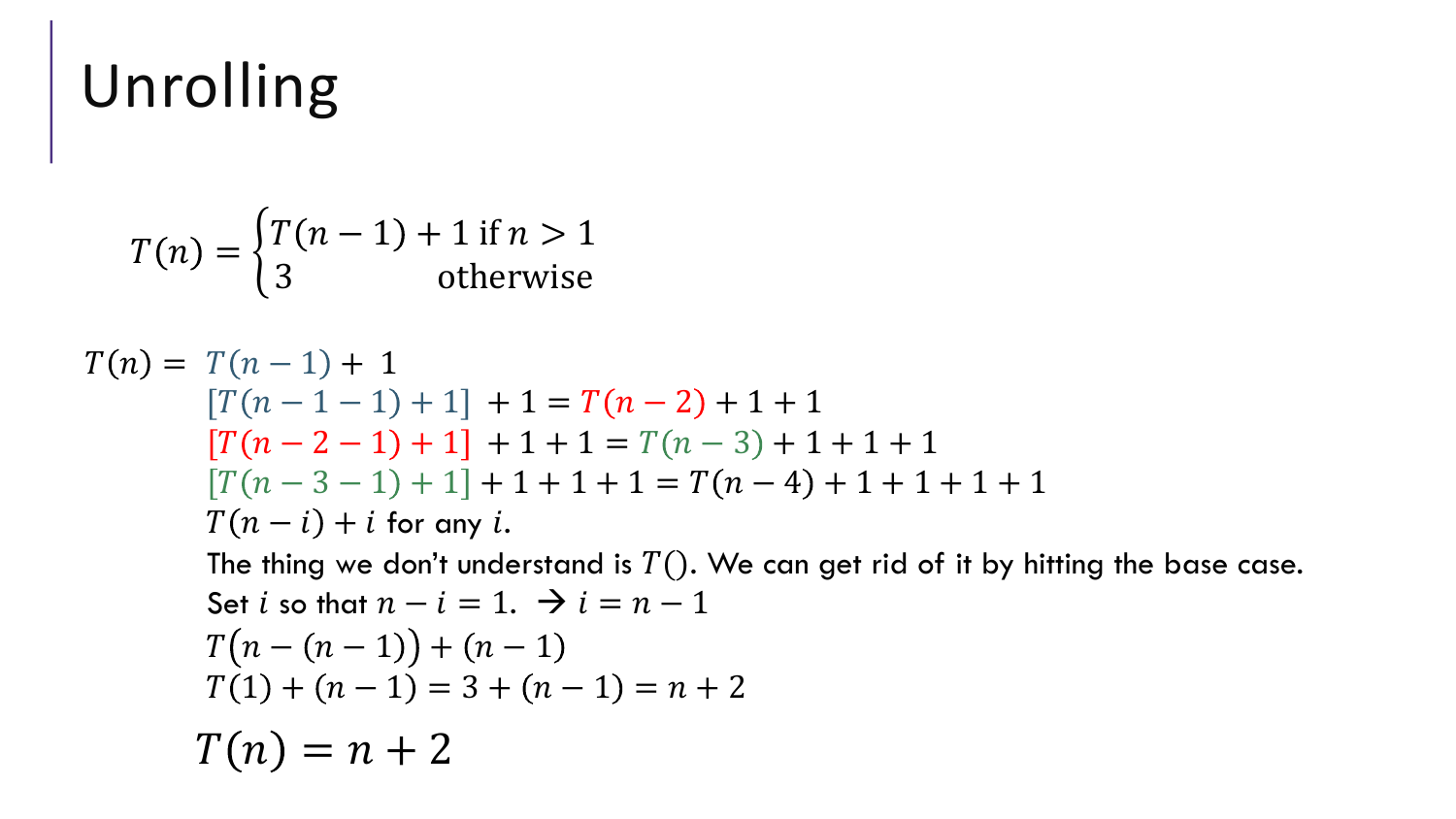# We did it!

For BSTs:

If we're in the case where everything is balanced, we have a much better dictionary. But if have that degenerate BST, we're no better off than with an array or linked list.

For analyzing code:

We didn't just get the big-Θ, we actually got an exact expression too!

Let's try another one!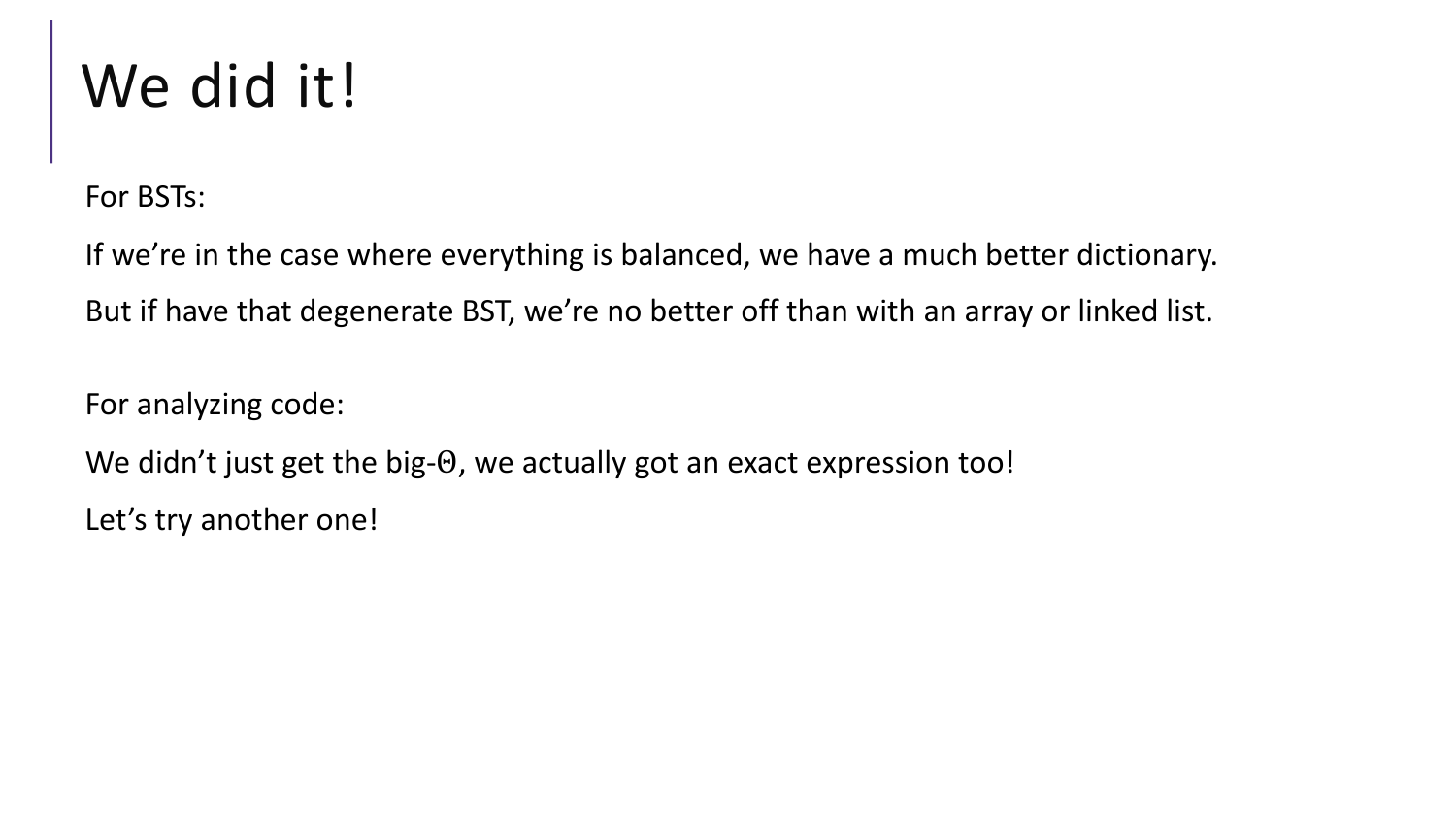## More Practice

}

```
public int dumbFindMax(int[] arr, int hi){
if (hi == 0)return arr[0];
int maxInd = 0;
for(int i=0; i<hi; i++){
      if(ar[i] > arr[maxInd])maxInd=i;
}
```
Write a recurrence to describe the running time of this function, then find the big-Θ for the running time.

```
return Math.max(arr[maxInd], dumbFindMax(arr, hi-1));
```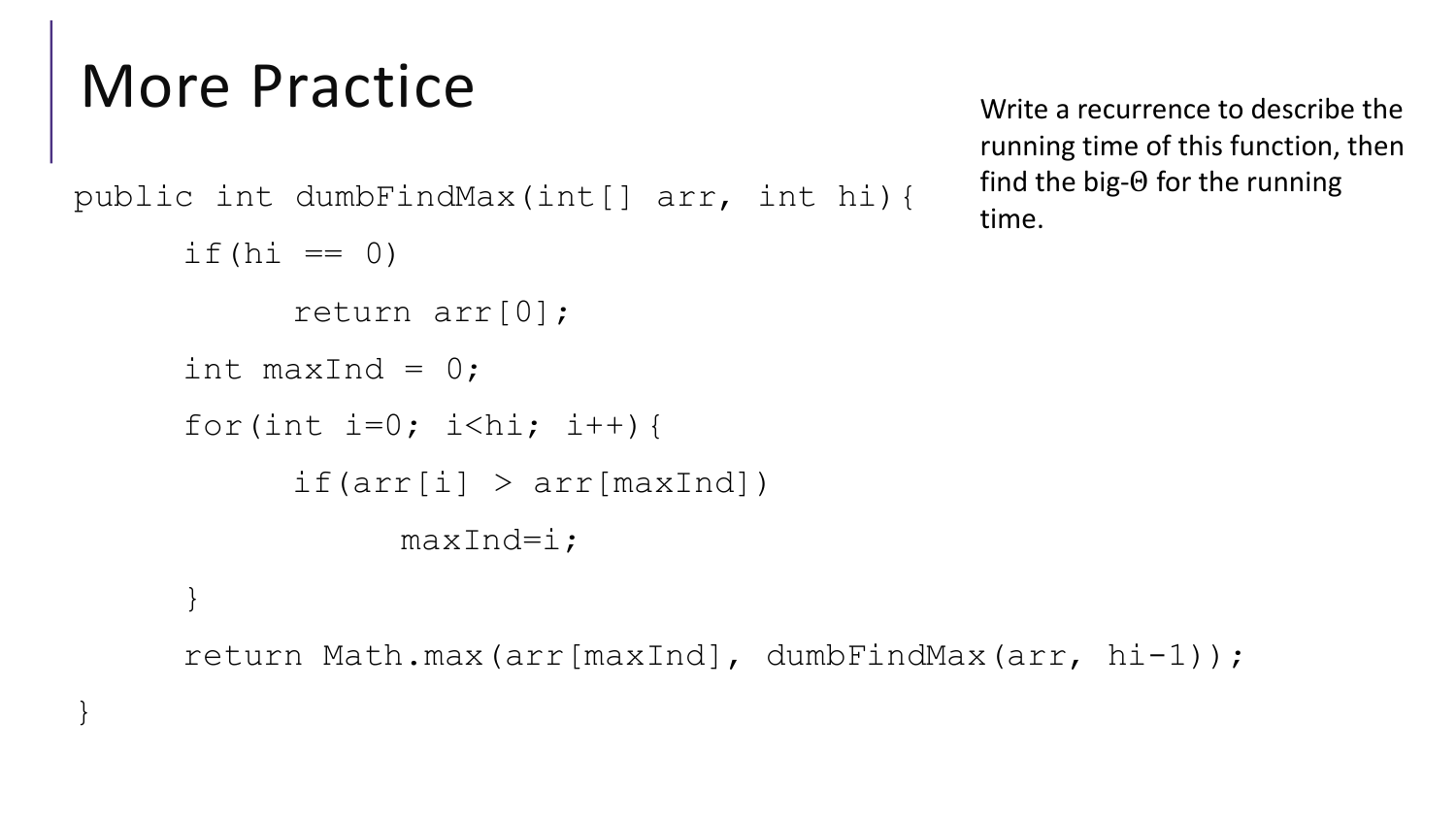$$
T(n) = \begin{cases} T(n-1) + n & \text{if } n \ge 2\\ 1 & \text{otherwise} \end{cases}
$$

You probably had some lower-order terms when you wrote this recurrence. When we're solving recurrences we usually ignore lower-order terms in non-recursive work. They make the algebra a lot more complicated, and don't affect the big-O.

We'll tell you to ignore lower-order terms when we want you to.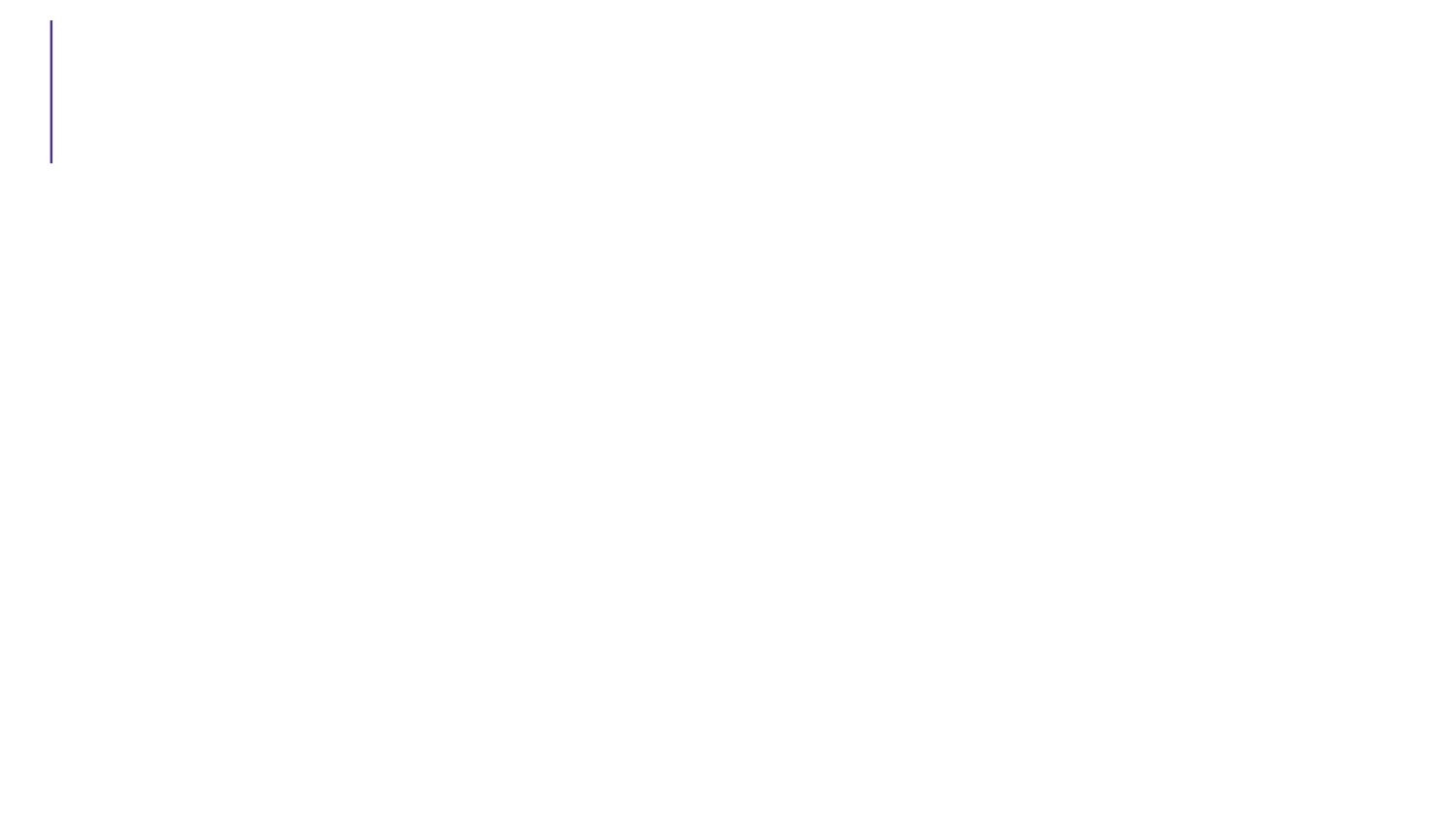$$
T(n) = \begin{cases} T(n-1) + n & \text{if } n \ge 2\\ 1 & \text{otherwise} \end{cases}
$$

$$
T(n-1) + n
$$
  
\n
$$
T(n-1-1) + (n-1) + n = T(n-2) + (n-1) + n
$$
  
\n
$$
T(n-3) + (n-2) + (n-1) + n
$$
  
\n
$$
T(n-4) + (n-3) + (n-2) + (n-1) + n
$$
  
\n
$$
T(n-i) + \sum_{j=0}^{i-1} n - j
$$
  
\nPlug in *i* so  $n-i$  is 1  
\n
$$
n-1-1
$$
  
\n
$$
T(n-(n-1)) + \sum_{j=0}^{n-1-1} n - j =
$$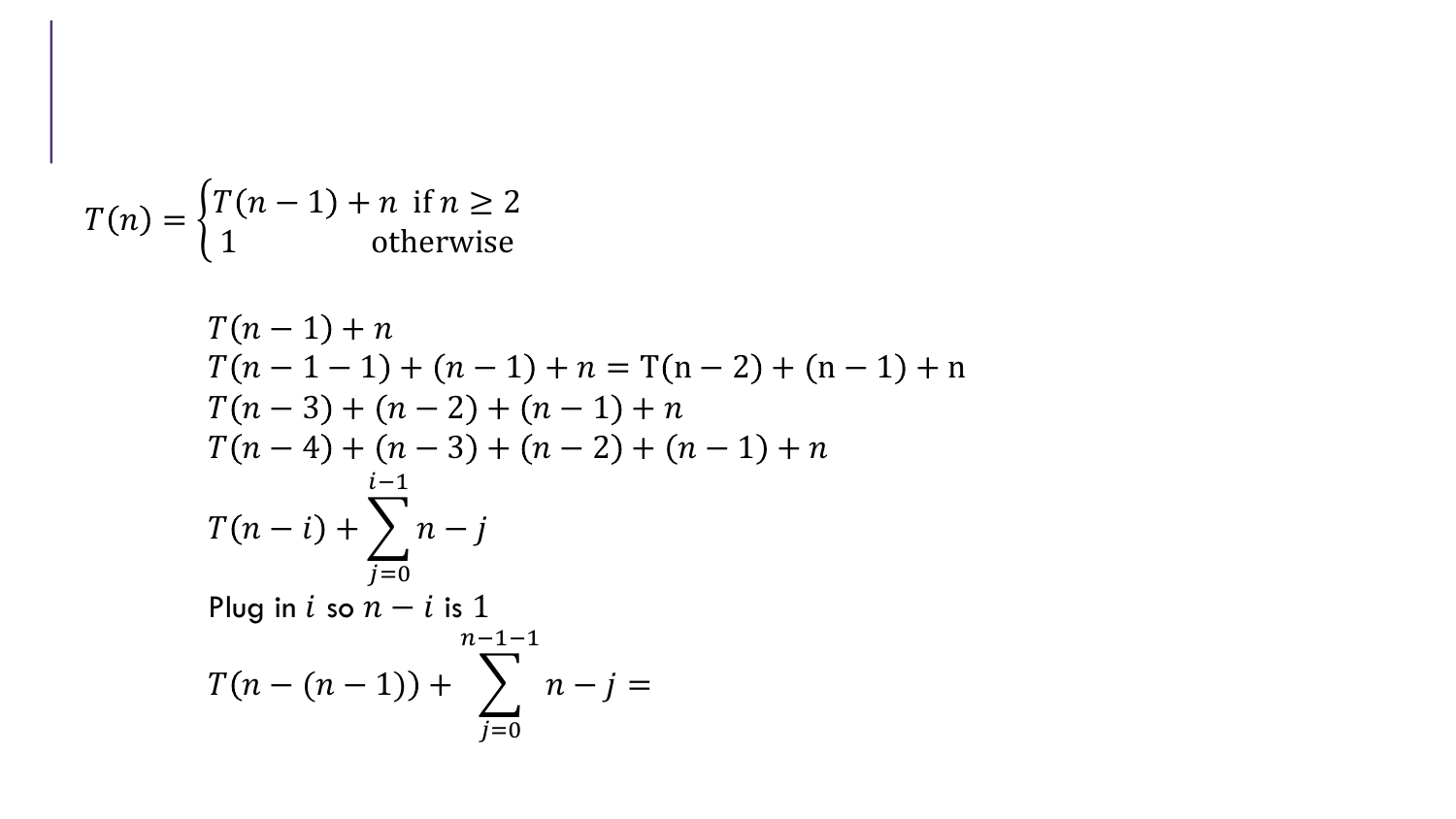$$
T(n) = \begin{cases} T(n-1) + n & \text{if } n \ge 2\\ 1 & \text{otherwise} \end{cases}
$$

$$
1 + \sum_{j=0}^{n-2} n - j = 1 + \sum_{\substack{j=0 \ n-2 \ j \neq 0}}^{n-2} n - \sum_{j=0}^{n-2} j
$$
  
= 1 + n(n - 1) - 
$$
\sum_{\substack{j=0 \ n-1 \ n \neq 0}}^{n-2} j
$$
  
= 1 + n(n - 1) - 
$$
\frac{(n - 1)(n - 2)}{2}
$$
  
= n<sup>2</sup> - n - 
$$
\frac{n^2}{2} + \frac{3n}{2} - 1
$$
  

$$
\in \Theta(n^2)
$$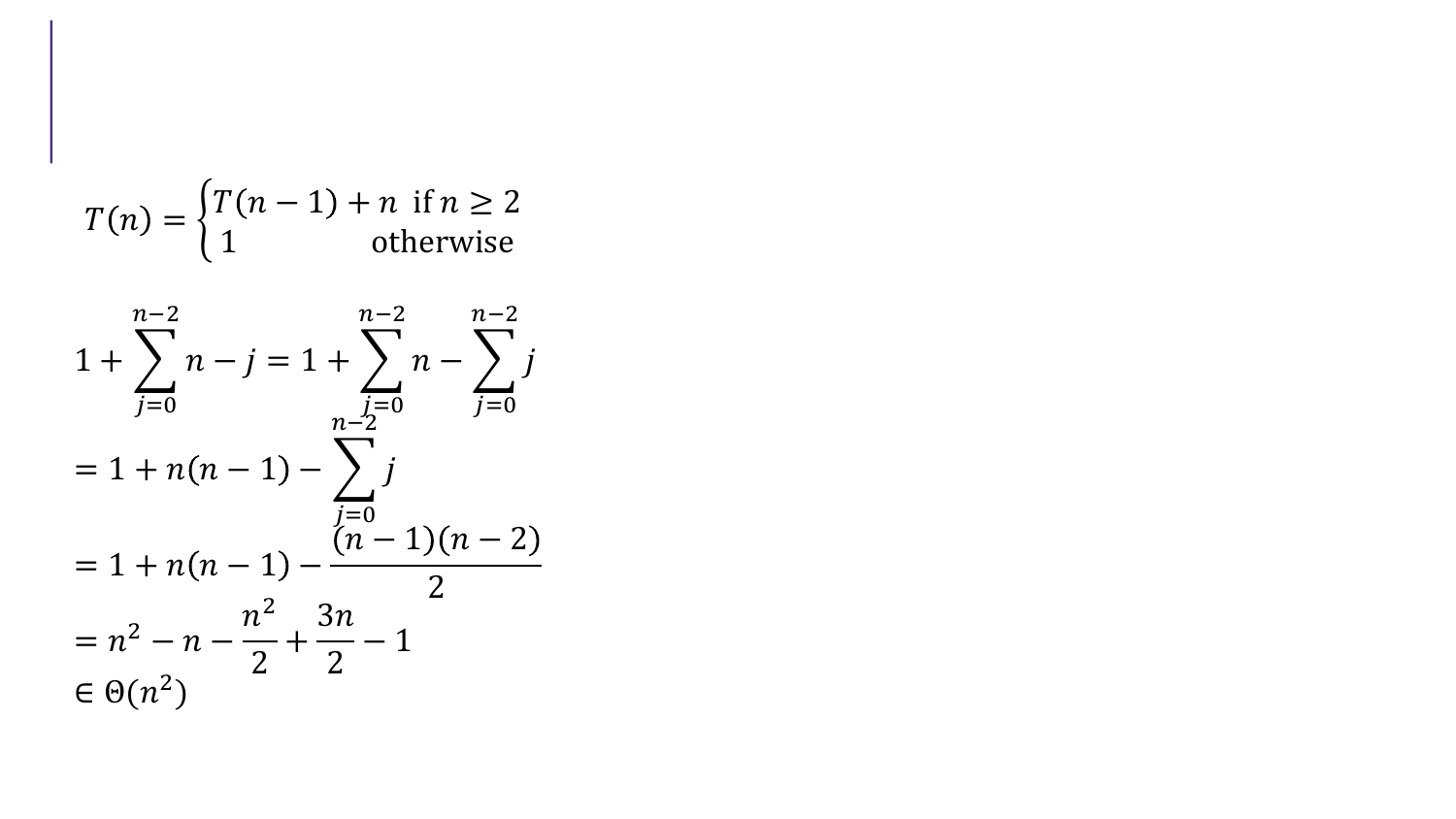$$
T(n) = \begin{cases} 3T\left(\frac{n}{4}\right) + n^2 \text{ if } n > 1\\ 4 \qquad \text{otherwise} \end{cases}
$$

We can unroll to get the answer here, but it's really easy to make a small algebra mistake.

If that happens we might not be able to find the pattern

- Or worse find the wrong pattern.

There's a way to organize our algebra so it's easier to find the pattern.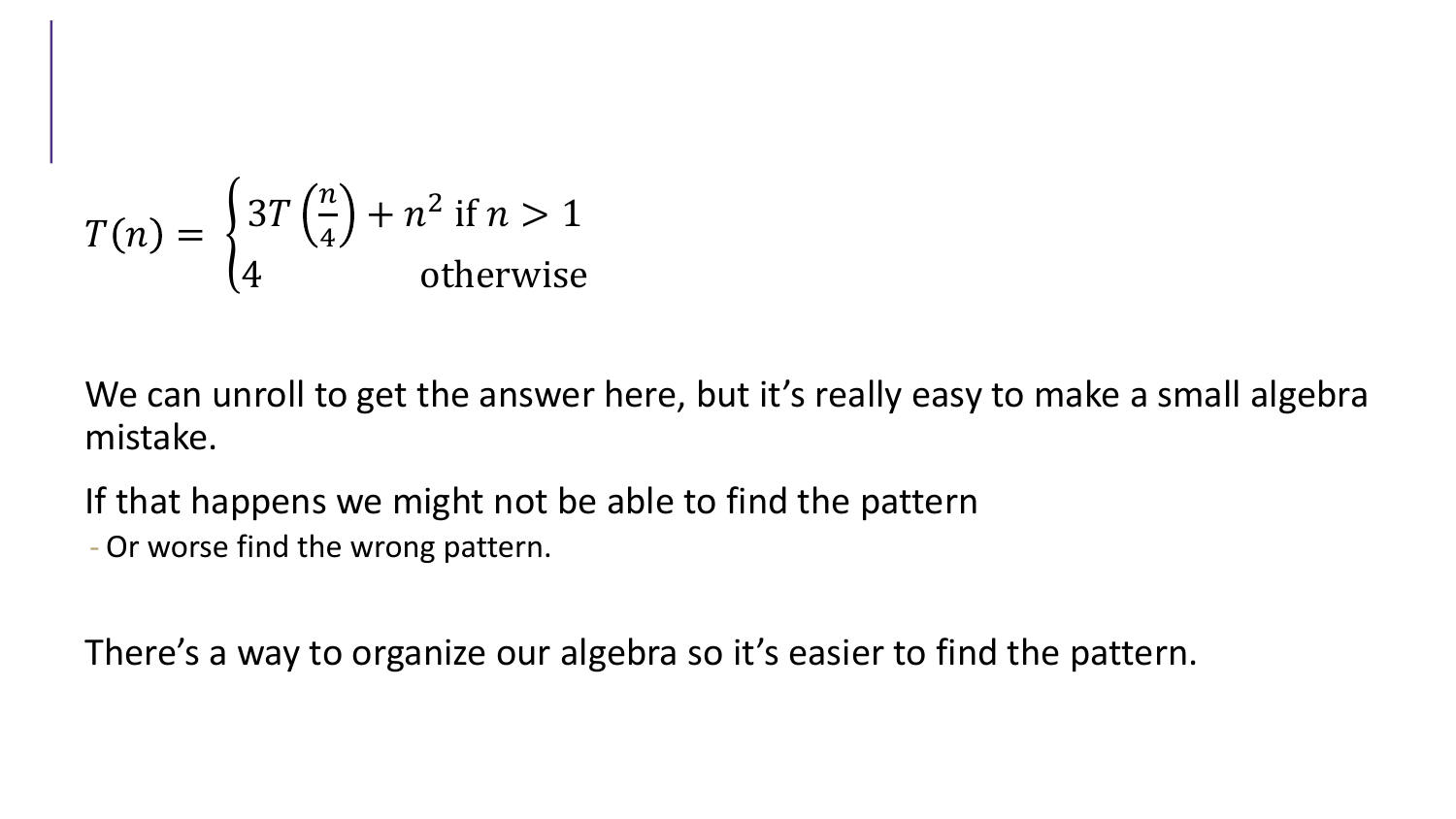### Tree Method

Idea: We'll do the same algebra, but let's give ourselves a visual to make the organization easier.

We'll make a **tree.**

Each node of the tree represents one recursive call

- The children of that node are the new recursive calls made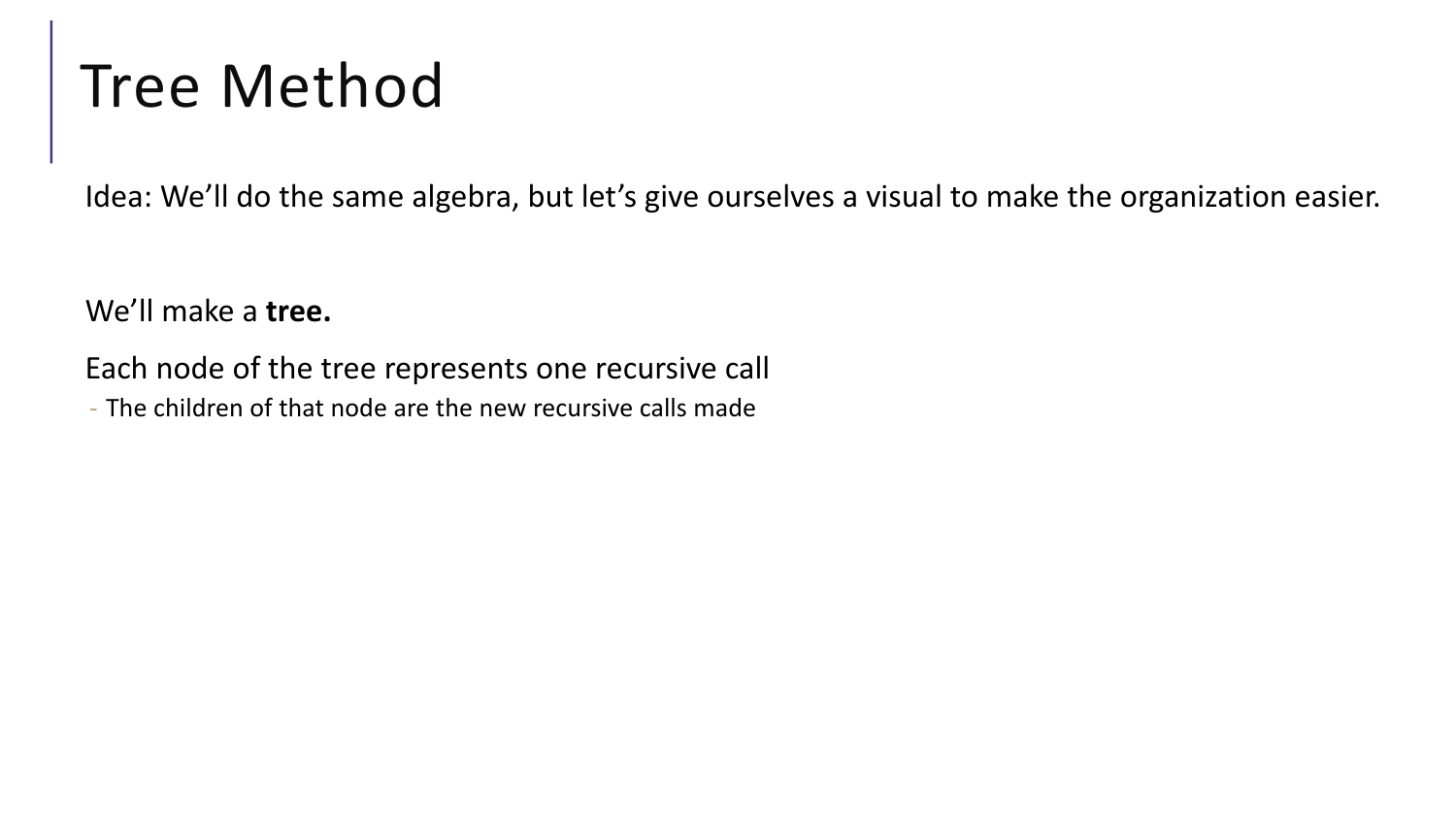

[HTTPS://WEB.STANFORD.EDU/CLASS/ARCHIVE/CS/CS161/CS161.1168/LECTURE3.PDF](https://web.stanford.edu/class/archive/cs/cs161/cs161.1168/lecture3.pdf)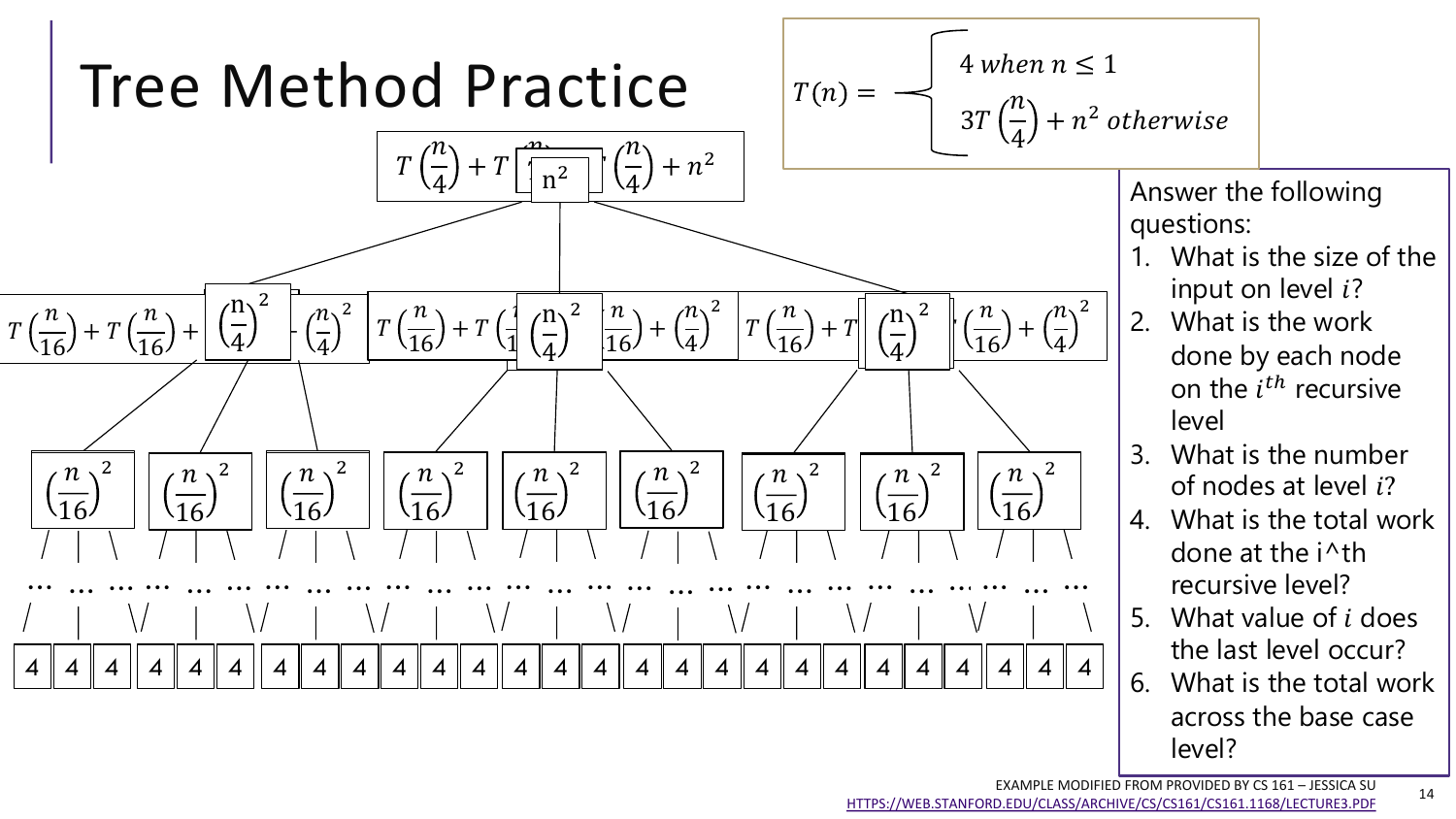- 1. What is the size of the input on level  $i$ ?  $\frac{n}{4^i}$
- 2. What is the work done by each node on the  $i^{th} \left(\frac{n}{4^i}\right)^2$  recursive level?
- What is the number of nodes at level i? 3.  $3^{i}$
- What is the total work done at the  $i^{\text{th}}$  recursive 4. level?  $3^{i}\left[\left(\frac{n}{4^{i}}\right)\right]^{2}=\left(\frac{3}{16}\right)^{i}n^{2}$
- What value of *i* does the last level occur?  $5<sup>1</sup>$

 $\frac{n}{4i} = 1 \rightarrow n = 4^i \rightarrow i = \log_4 n$ 

What is the total work across the base case 6. level?  $3^{\log_4 n} \cdot 4$  power of a log  $4\cdot n^{\log_4 3}$ 

 $x^{\log_b y} = y^{\log_b x}$ 

$$
T(n) = \sqrt{\frac{4 \text{ when } n \le 1}{3T(\frac{n}{4}) + n^2 \text{ otherwise}}}
$$

| Level (i) | Number of<br><b>Nodes</b> | Work per<br><b>Node</b>   | Work per<br>Level  |
|-----------|---------------------------|---------------------------|--------------------|
|           |                           | $n^2$                     | $n^2$              |
|           |                           | $n^2$<br>$\overline{A}$ ) | $\frac{3}{4^2}n^2$ |
|           |                           | $\frac{n}{4^2}$           | $rac{3^2}{4^4}n^2$ |
| base      | $3^{\log_4 n}$            |                           | $4 * 3^{\log_4 n}$ |

Combining it all together...

$$
T(n) = \sum_{i=0}^{\log_4 n - 1} \left(\frac{3}{16}\right)^i n^2 + 4n^{\log_4 3}
$$

#### 5 Minutes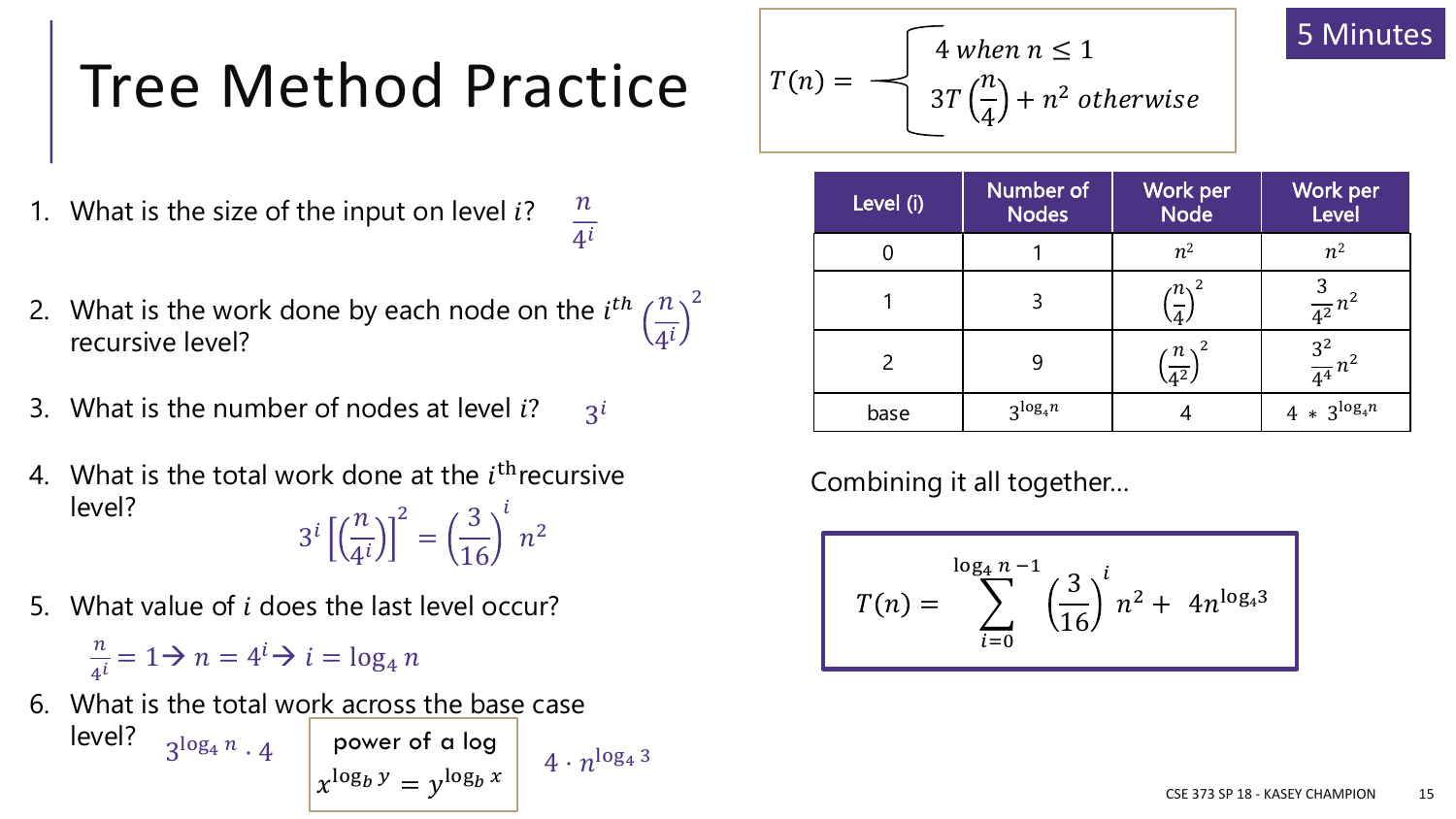$$
T(n) = \sum_{i=0}^{\log_4 n - 1} \left(\frac{3}{16}\right)^i n^2 + 4n^{\log_4 3}
$$

 $log_4 n - 1$ 

Identities are on the [webpage.](https://courses.cs.washington.edu/courses/cse373/19su/resources/) You don't need to memorize them.

So what's the big-Θ…

$$
T(n) = n^2 \left(-\frac{16}{13}\right) \left(\frac{3}{16}\right)^{\log_4 n} + \left(\frac{16}{13}\right) n^2 + 4n^{\log_4 3}
$$

$$
T(n) = n^{2} \left(-\frac{16}{13}\right)(n)^{\log_{4} \frac{3}{16}} + \left(\frac{16}{13}\right)n^{2} + 4n^{\log_{4} 3}
$$

$$
T(n) \in \Theta(n^{2})
$$

 $\sum$  $i=0$  $n-1$  $x^i =$  $x^n-1$  $x - 1$ finite geometric series

 $T(n) = n^2$ 3 16  $\log_4 n$ − 1 3  $\frac{5}{16}$  – 1  $+ 4n^{\log_4 3}$ Closed form:

factoring out a constant  
\n
$$
\sum_{i=a}^{b} cf(i) = c \sum_{i=a}^{b} f(i)
$$

$$
T(n) = n^{2} \sum_{i=0}^{\log_4 n - 1} \left(\frac{3}{16}\right)^{i} + 4n^{\log_4 3}
$$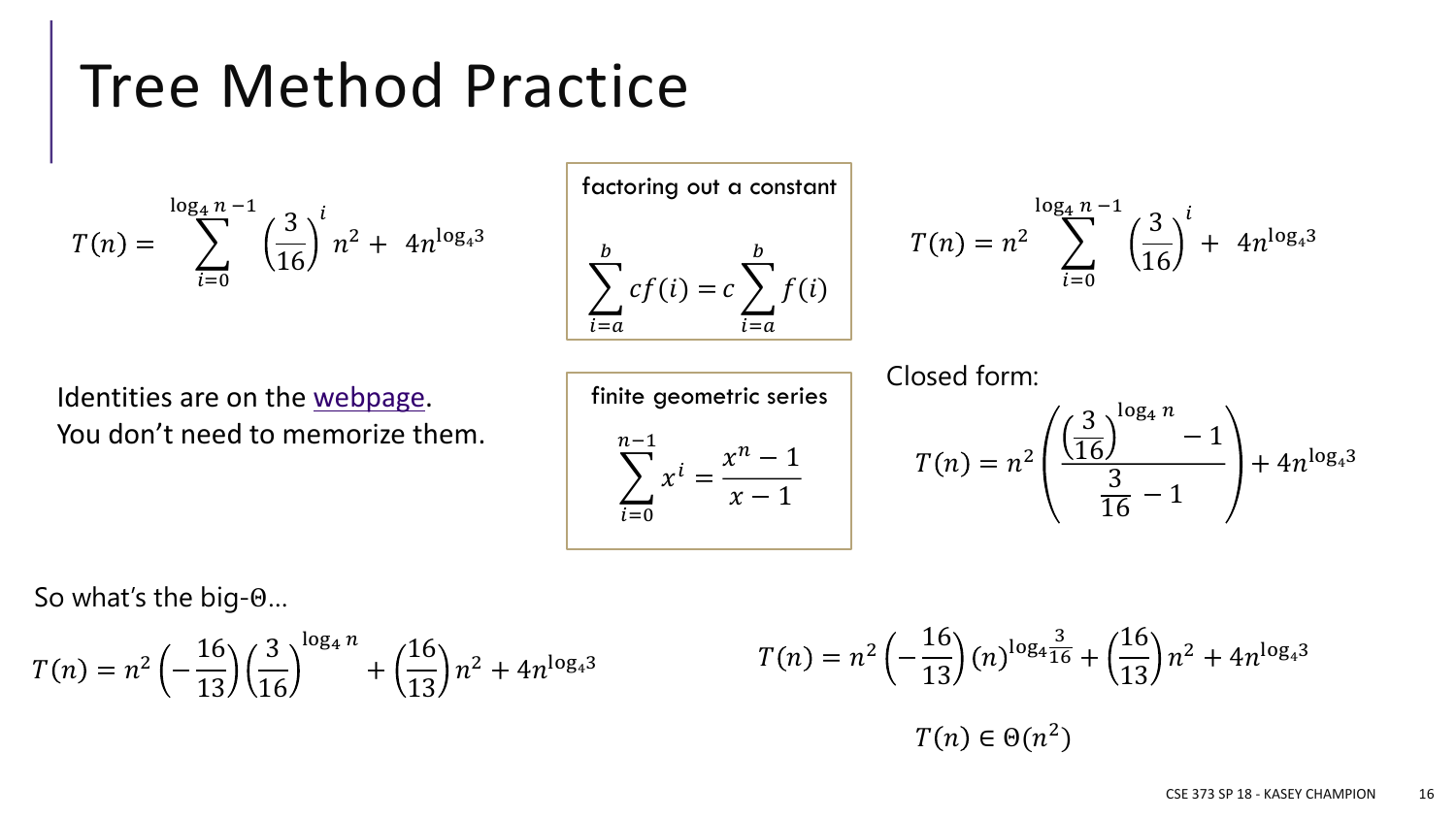# More Tree Method

$$
T(n) = \begin{cases} 6T\left(\frac{n}{2}\right) + 2n & \text{if } n > 8\\ 3 & \text{otherwise} \end{cases}
$$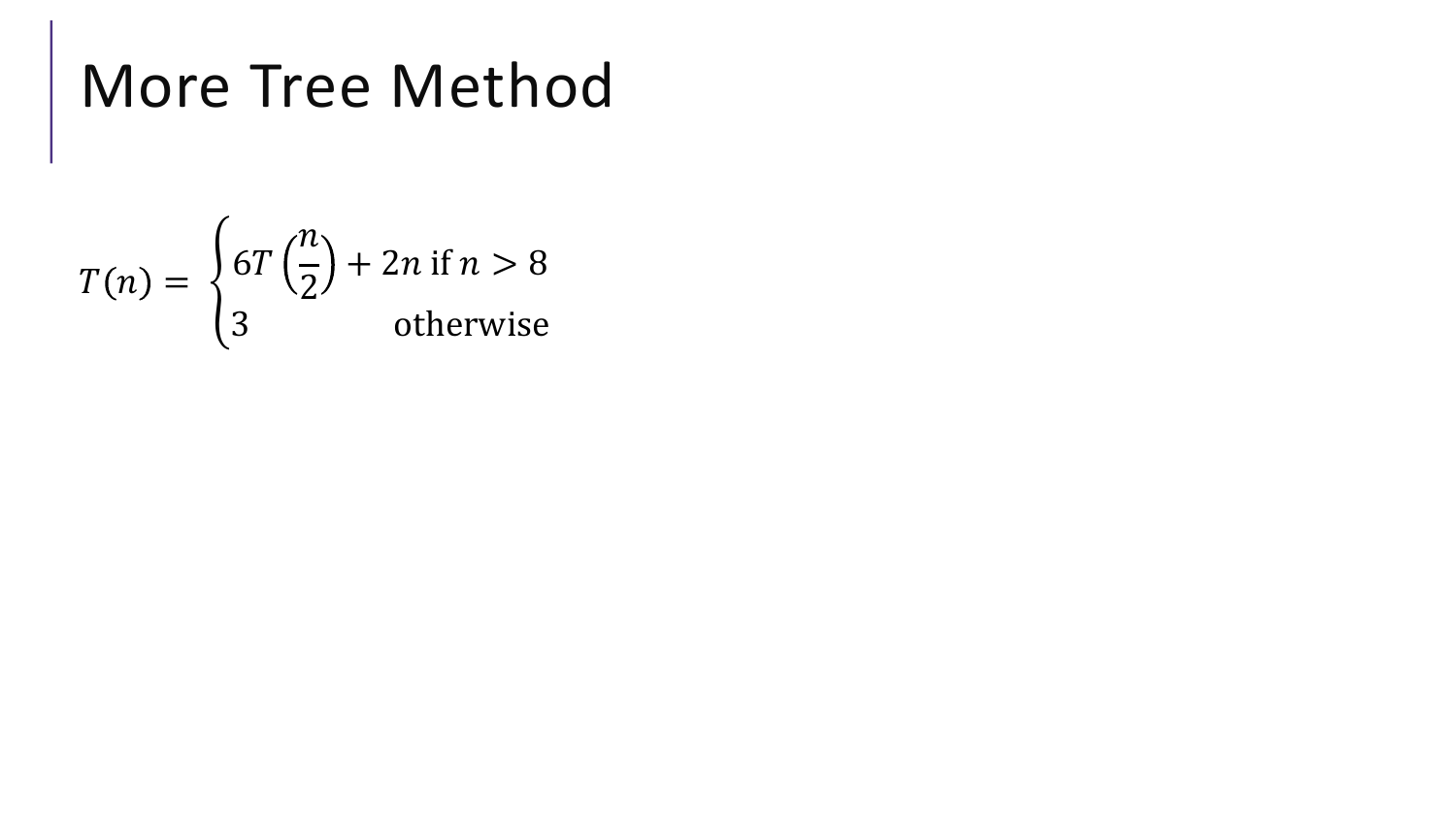$$
T(n) = \begin{cases} 6T\left(\frac{n}{2}\right) + 2n \text{ if } n > 8\\ 3 \text{ otherwise} \end{cases}
$$

Answer the following questions:

- 1. What is the size of the input on level  $i$ ?
- 2. What is the work done by each node on the  $i^{th}$  recursive level
- 3. What is the number of nodes at level  $i$ ?
- 4. What is the total work done at the i^th recursive level?
- 5. What value of  *does* the last level occur?
- 6. What is the total work across the base case level?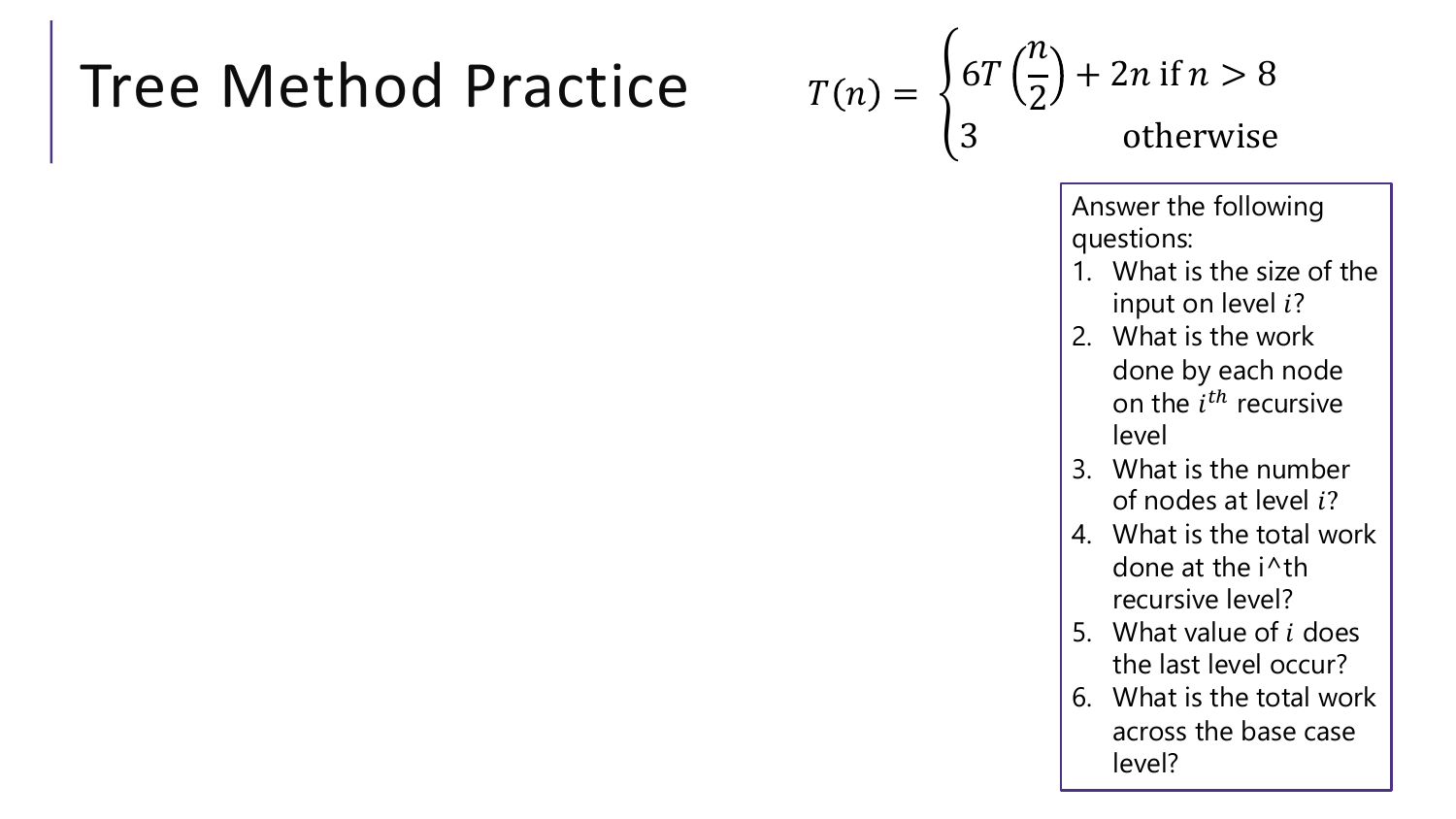- 1. What is the size of the input on level  $i$ ?  $\overline{n}$  $2^{i}$
- 2. What is the work done by each node on the  $i^{th}$  2 recursive level?  $\overline{n}$  $2^{i}$
- 3. What is the number of nodes at level  $i$ ?  $6^{i}$
- 4. What is the total work done at the  $i^{\text{th}}$  recursive level?  $6^i$  2  $\overline{n}$  $2^{i}$  $= 2 \cdot 3^i \cdot n$
- 5. What value of  $i$  does the last level occur?

 $\overline{n}$  $\frac{n}{2^i} = 2 \rightarrow n = 2^{i+1} \rightarrow i = \log_2(n) - 1$ 

6. What is the total work across the base case level?

$$
6^{\log_2(n)-1} \cdot 3
$$
 power of a log  
 $x^{\log_b y} = y^{\log_b x}$   $\frac{3 \cdot 6^{\log_2 n}}{6} = \frac{1}{2} \cdot n^{\log_2 6} = \frac{1}{2} \cdot n^{\log_2 6}$ 

$$
T(n) = \begin{cases} 6T\left(\frac{n}{2}\right) + 2n & \text{if } n > 2\\ 3 & \text{otherwise} \end{cases}
$$

| Level (i) | Number of<br><b>Nodes</b> | Work per<br><b>Node</b> | Work per<br>Level           |
|-----------|---------------------------|-------------------------|-----------------------------|
|           |                           | 2n                      | 2n                          |
|           |                           | 2n<br>$\overline{8}$    | $\, n \,$<br>$\overline{2}$ |
|           |                           | $\overline{R^2}$        | $\, n$<br>$\overline{8}$    |
| base      | $2^{\log_8 n - 1}$        |                         | $\frac{3}{2}n^{1/3}$        |

Combining it all together…

$$
T(n) = \sum_{i=0}^{\log_2(n)-2} 2 \cdot 3^i n + \frac{1}{2} n^{\log_2 6}
$$

5 Minutes